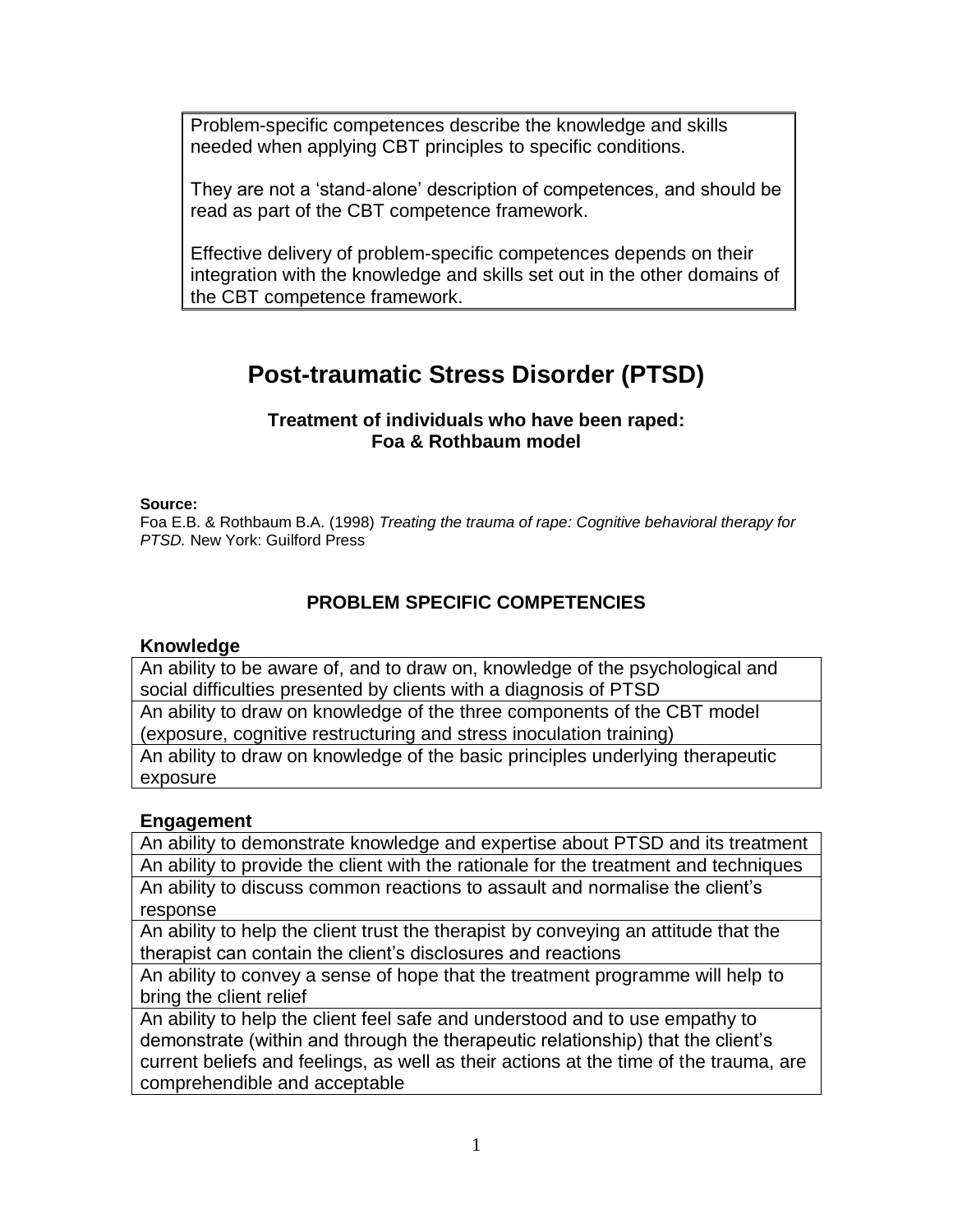## **Assessment**

An ability to distinguish between PTSD and other disorders that may be triggered by a traumatic event.

An ability to determine whether PTSD is the primary presenting problem, and to identify any other psychological, social and physical problems relevant to intervention

Where PTSD is not the primary problem, an ability to negotiate an initial focus on these areas with the client

An ability to use standardised measures to assess current severity and to generate a baseline against which to assess progress

An ability to help the client understand the rationale for self-monitoring, and to facilitate its use both as part of assessment and throughout the intervention

An ability to gather a comprehensive, specific and detailed account of the assault (using the Assault Information and History Interview (AIHI) to structure the interview)

An ability to address and manage with the client any difficulties which emerge in assessment, such as difficulties in self monitoring

An ability to work with clients who find it difficult to disclose the full extent of their experiences as a consequence of guilt and shame

An ability to work with the client to identify the primary behaviours to target in the initial stages of therapy

## **Deciding which components of the intervention to offer the client initially, and providing a rationale for the selected intervention**

An ability to appraise and integrate information gathered from the assessment to make initial decisions about which components of the model to offer the client (usually prolonged exposure in cases of 'uncomplicated' PTSD characterised by anxiety and avoidance; the addition of cognitive restructuring where guilt, shame or debilitating anger are also present; the further addition of stress inoculation techniques to help clients who are very aroused or experience being very out of control, and/or are hesitant about undertaking exposure)

An ability to explain to the client the rationale for the main components of the intervention to be employed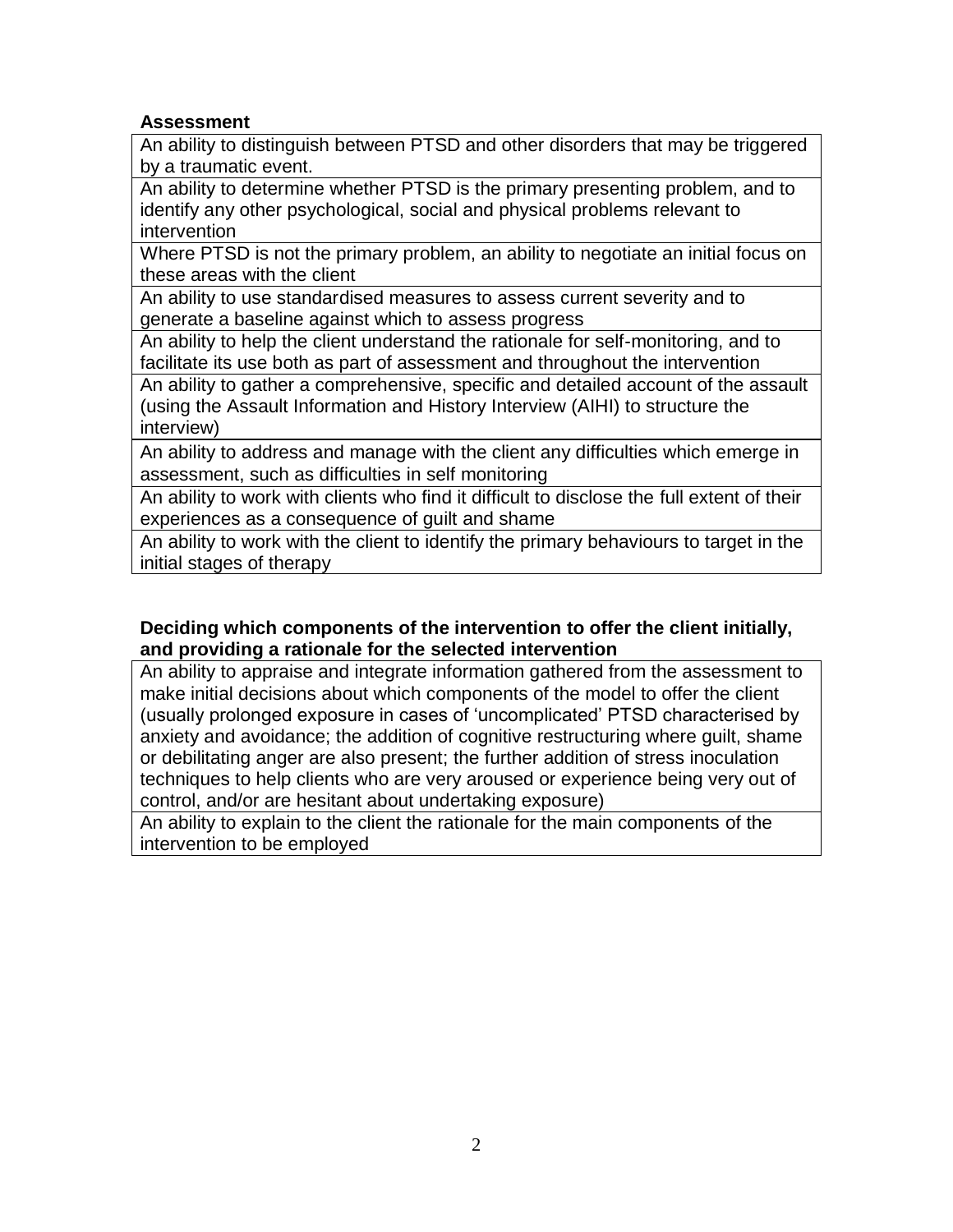# **Intervention**

# **Capacity to facilitate discussion of the assault and its sequelae**

An ability to help the client talk about their reactions to the assault and its impact, including discussion of any ways in which their life has changed (including any areas of avoidance linked to the assault)

An ability to help normalise the client's reactions through psychoeducation (using a handout describing "common reactions to sexual assault") and using discussion to relate these general themes to the client's own presentation

An ability for the therapist:

to tolerate the client's extreme negative reactions and affect

to be able to bear hearing the upsetting details of traumatic incidents,

to ensure that they have appropriate support to help manage their own feelings regarding client disclosures

# **Prolonged Exposure**

# **Breathing retraining**

An ability to present a rationale for breathing retraining

An ability to instruct the client in these techniques and to conduct in-session practice

An ability to help the client undertake breathing retraining as part of homework

# **In vivo exposure for avoided and feared situations**

An ability to present a rationale for in-vivo exposure (that avoidance of feared situations and experiences contributes to symptom maintenance)

An ability to explain the concept of habituation (that repeated exposure is associated with a gradual reduction in anxiety)

An ability to help clients rate their fear and discomfort using SUDS (Subjective Units of Discomfort Scale)

An ability to help the client construct a hierarchy of avoided situations, people and places and to rate these using SUDS

An ability to help the client differentiate items in the hierarchy which are initially rated the same

An ability to help the client identify which of the items in the hierarchy represent hot spots'

An ability to work with the client to identify elements from the hierarchy which are suitable for in- vivo homework assignments

An ability to help the client understand the process of in-vivo exposure, specifically the need to move through the hierarchy, and to ensure that each exposure is of sufficient duration to allow anxiety to decrease significantly (in order to achieve habituation)

An ability consistently to review homework, and to plan future exposure assignments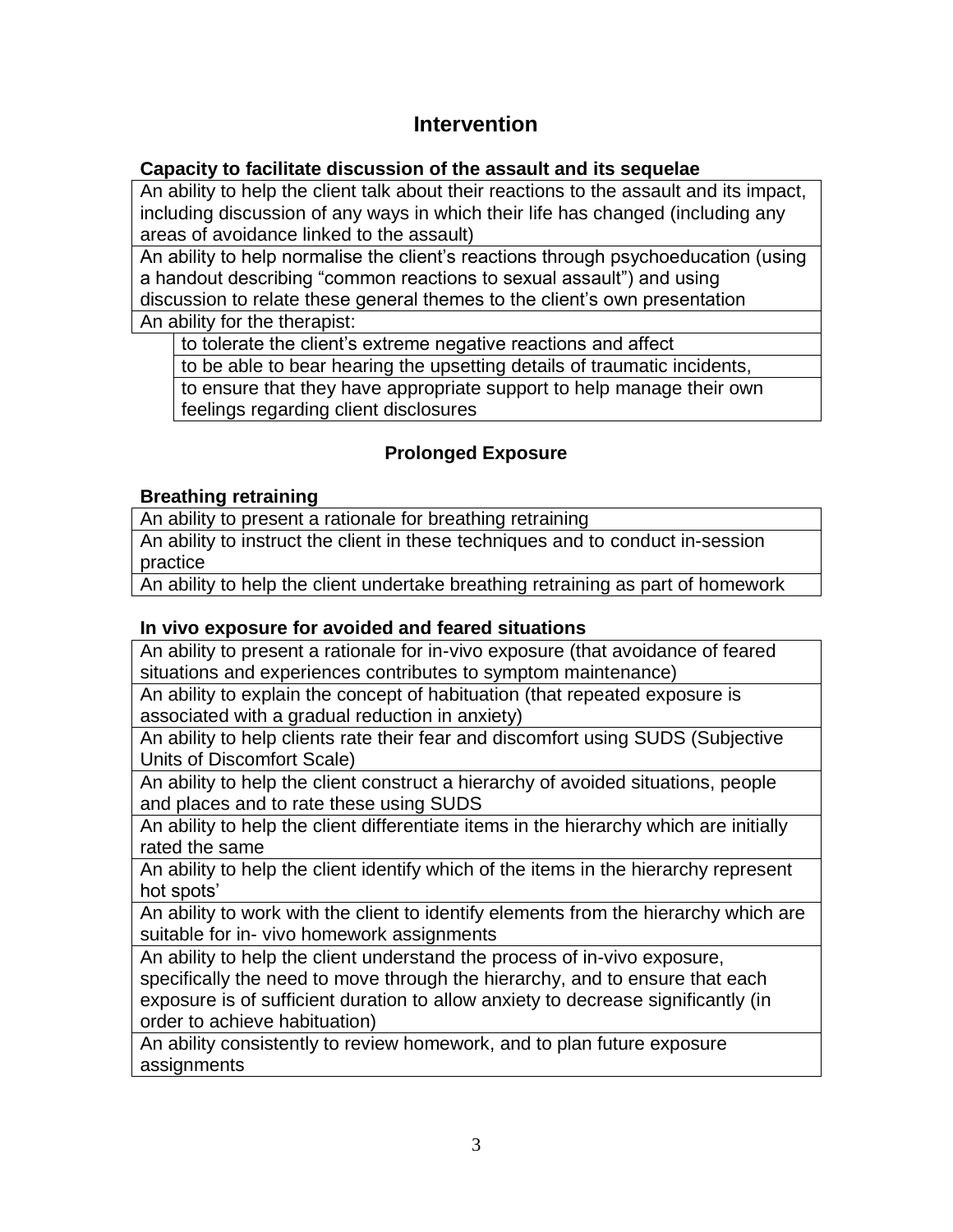# **Prolonged imaginal exposure to memories of the assault ("reliving")**

An ability to explain the rationale for reliving (that this reduces avoidance of memories feared and distressing experiences, and provides an opportunity to regain control over intrusive and distressing memories) and to discuss this with the client

An ability to explain the procedure for reliving (that the client will be asked vividly to recall the assault without avoidance), to discuss this with the client and to help the client manage anticipatory anxiety about reliving

An ability to carry out reliving by:

ensuring that there is enough session time to complete the exposure, ensuring that the client does not leave with high levels of anxiety

arranging for the reliving to be recorded on audiotape (for use in homework)

asking the client to recall the trauma vividly in present tense

taking SUDS ratings at regular intervals

asking the client to repeat the account of the assault

at the end of exposure, reviewing the client's experience of reliving

An ability to encourage the client during exposure and to help them manage their anxiety during this process, and to provide appropriate prompts in order to help the client maintain their focus on reliving

As reliving progresses, an ability to ask specific questions about the client's thoughts feelings and physical reactions during the assault in order to identify the most anxiety-provoking thoughts ('hot spots')

An ability to conduct reliving focused on hot spots, and to encourage the client stay with the intense fear-evoking cues this evokes

An ability to help clients who have difficulty expressing their feelings by encouraging discussion of factors which may make this harder for them (e.g. worry about being overwhelmed, concern over anger, guilt or shame)

An ability to notice when clients are avoiding or controlling the emergence of strong feeling during reliving, and to help the client refocus their attention on their experience

An ability to review each experience of reliving with the client, and to agree on use of the tape as part of homework

# **Cognitive restructuring**

An ability to identify important themes that would benefit from cognitive restructuring (based on the client's narrative and exposure homework), and to introduce this approach at an appropriate point in the therapy

An ability to explain the rationale for cognitive restructuring and to help the client understand the relationship between facts, beliefs and emotions

An ability to help the client consider the relevance of this rationale for their reactions to the assault by discussing changes to their perceptions and beliefs which are linked to the assault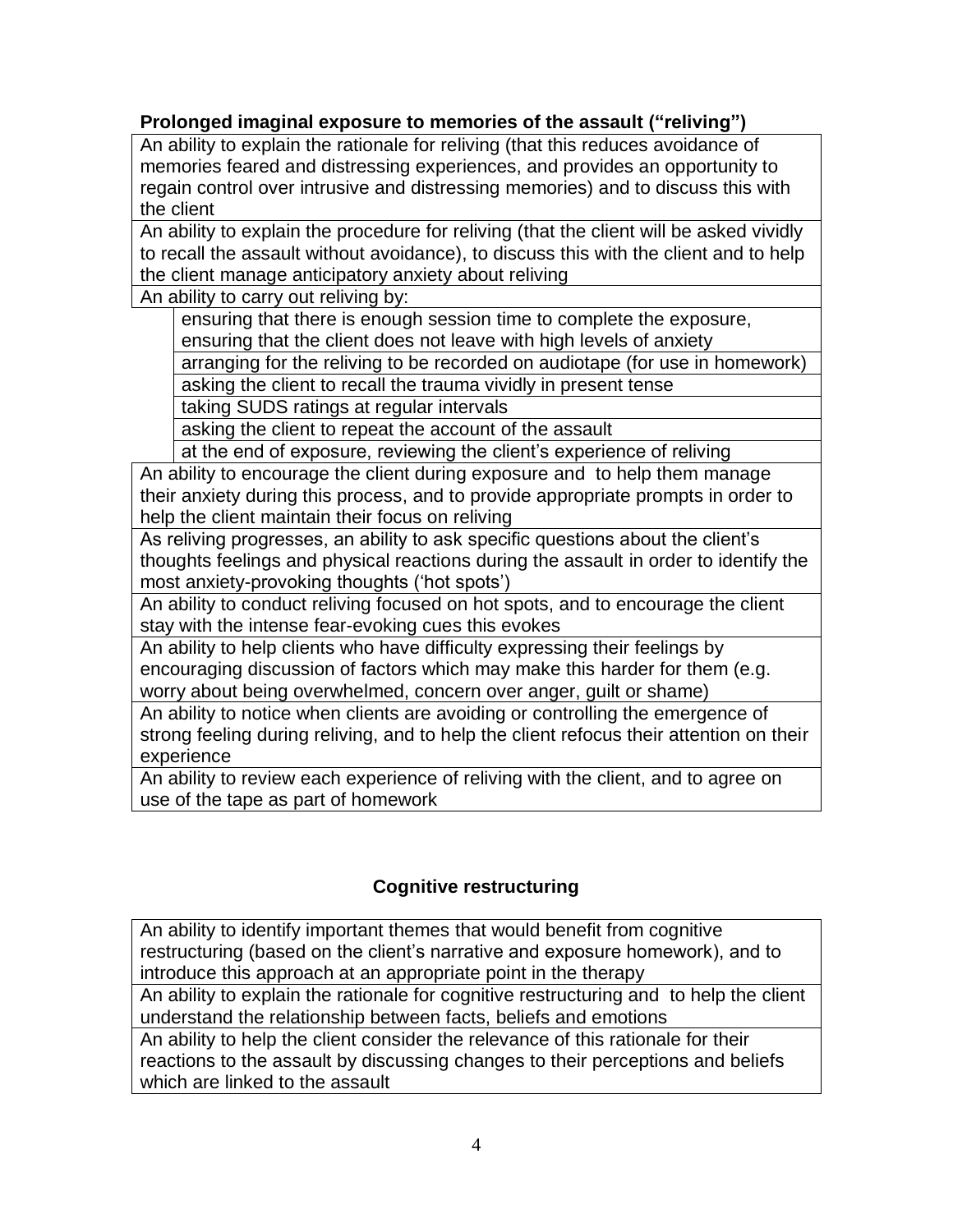An ability to help the client to identify emotionally distressing situations or thoughts, to identify the emotions these trigger, and the automatic thoughts or beliefs that cause the emotion

An ability to help the client self-monitor and appraise their thoughts and beliefs using a diary record (of triggering situations, negative thoughts and beliefs, evidence for and against these thoughts and beliefs, and the subsequent appraisal of these thoughts and beliefs)

An ability to help clients identify negative automatic thoughts by focusing on specific fear-evoking or distressing situations

An ability to help clients learn about common information processing biases, and to consider how these relate to their own negative thoughts

An ability to use Socratic questioning to help clients identify underlying and/or general dysfunctional beliefs, and to appraise and to challenge these by collecting evidence to refute/support them

# **Stress inoculation training**

An ability to use clinical judgment to determine which (if any) stress inoculation techniques are employed, based on appraisal of the client's needs and their responses to other components of the intervention

# **Thought stopping**

An ability to introduce the client to thought stopping by conducting an in-session demonstration of the technique

Subsequent to this demonstration, an ability to explain the rationale for thought stopping (as a technique for managing distressing thoughts when imaginal exposure cannot be employed, or where distraction may be an appropriate strategy)

An ability to help the client practice thought-stopping using a 'stop' command and other distraction techniques (such as snapping a rubber band or using distracting and/or calming imagery)

## **Guided self-dialogue**

An ability to present a rationale for guided self-dialogue (the role of negative selftalk in generating anxiety), and which links the technique to the client's skills of thought stopping and cognitive restructuring

An ability to help the client to focus on their self-talk (the statements they make to themselves), to identify self-talk that is negative or 'irrational', and replace this with more adaptive self-talk

An ability to help the client to challenge unhelpful self talk by generating statements and questions which aim to identify what the client is afraid of and the probability that this will occur, manage avoidance, control self-criticism and selfdevaluation, and encourage self-reinforcement for having confronted the stressor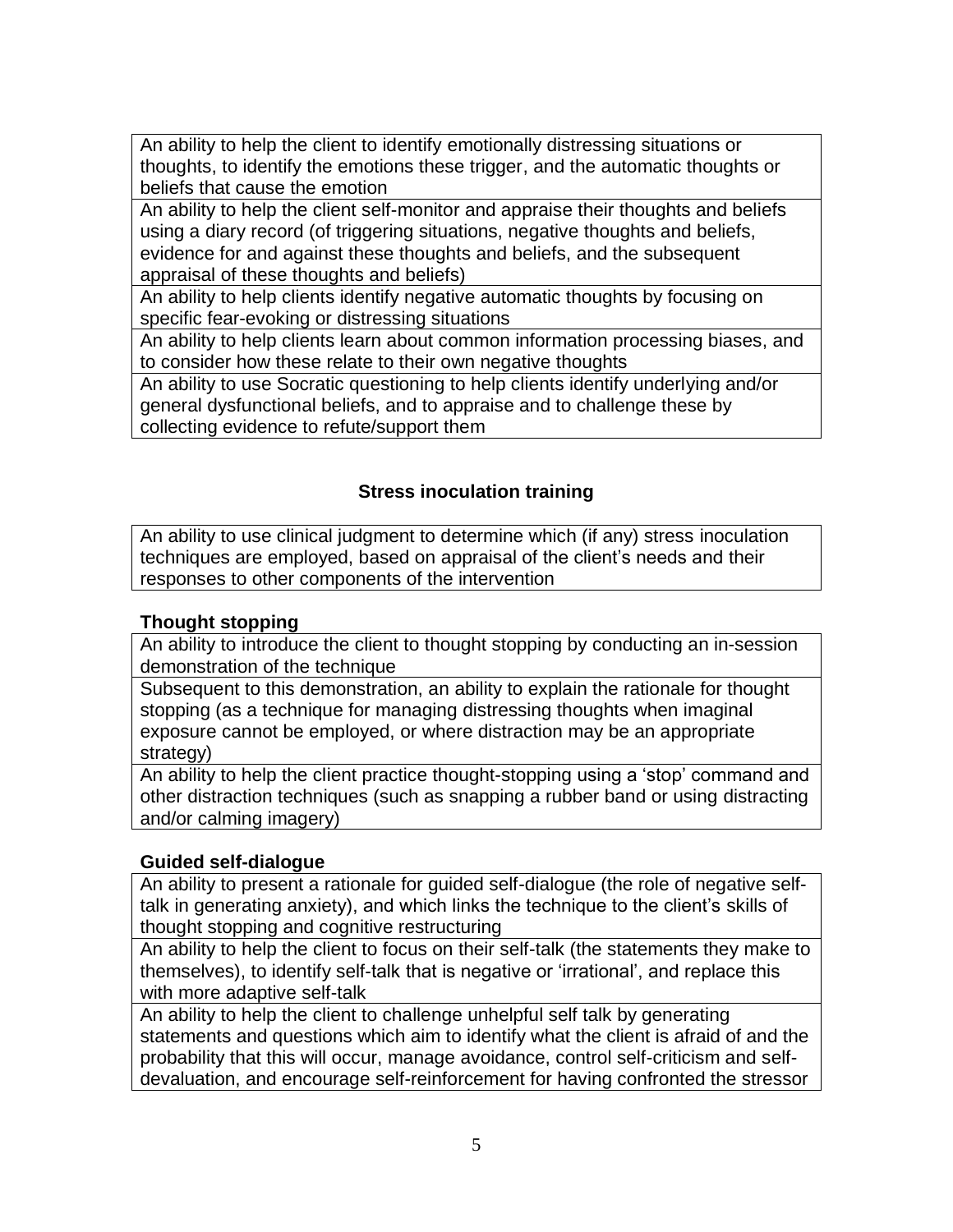An ability to work with the client to generate statements and questions which help them:

prepare to confront a stressor

confront and managing the stressor

cope with feelings of being overwhelmed

reinforce the client's sense of achievement for managing a stressor

#### **Relaxation training**

An ability to present a rationale for relaxation training

An ability to help the client to learn progressive muscle relaxation, cue controlled relaxation and differential relaxation

## **Role playing and covert modelling**

An ability to present a rationale for role playing (an opportunity to practice coping behaviours, especially assertiveness)

An ability to help the client distinguish between assertion and aggression, and to exemplify this by modelling assertive, non-assertive and aggressive behaviours

An ability to identify assault-related situations for role play

An ability to role play, initially with the therapist taking the role of the client, and helping the client to review positive and negative aspects of the therapist's behaviours before role playing for themselves

An ability to help the client apply learning from role playing to real-life situations

An ability to explain the rationale for covert modelling (role play in imagination): to help the client identify coping skills in scenarios which they currently find too difficult to approach in vivo

An ability to help the client identify assault-related situations for which covert modelling would be helpful

An ability to demonstrate covert modelling by initially taking the part of the client An ability to help the client apply learning from covert modelling to real-life situations

## **Termination**

An ability to help the client review the techniques used in the therapy and consider their usefulness in managing their problems, with the aim of identifying techniques which will be useful after the therapy ends

An ability to review the client's progress and identify any remaining concerns or anticipated difficulties